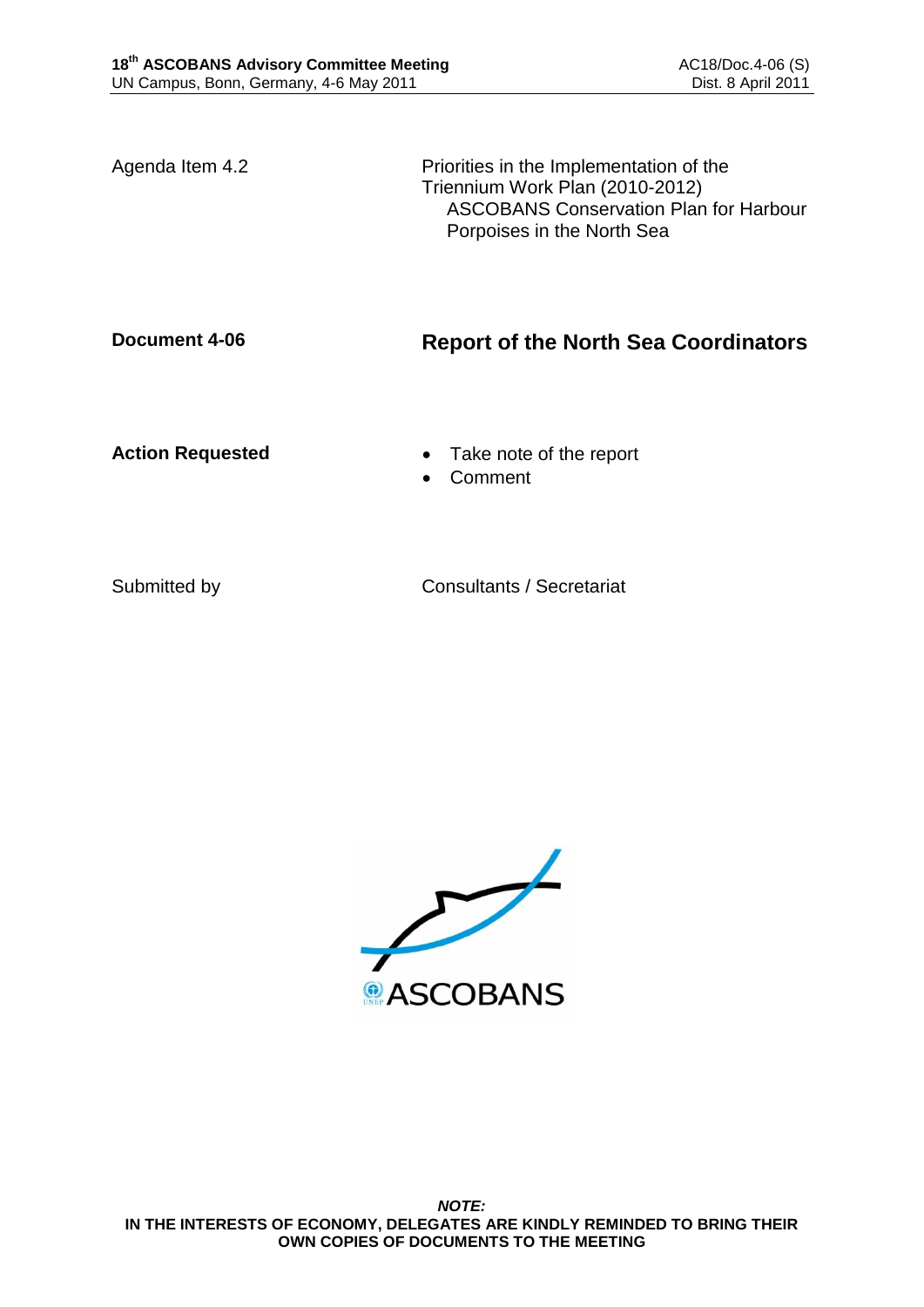## **Secretariat's Note**

- 1. This document contains the final report submitted by the consultants hired for the interim coordination of the Conservation Plan for Harbour Porpoises in the North Sea. The Terms of Reference for the assignment can be accessed as Annex 17 of the AC16 Report.
- 2. With this report, the contract with Russell Leaper and Vassili Papastavrou has been concluded.
- 3. A new consultancy contract was advertised on 14 March; the deadline for applications is 15 April. The Secretariat will consult with the North Sea Group when selecting the candidate or institution.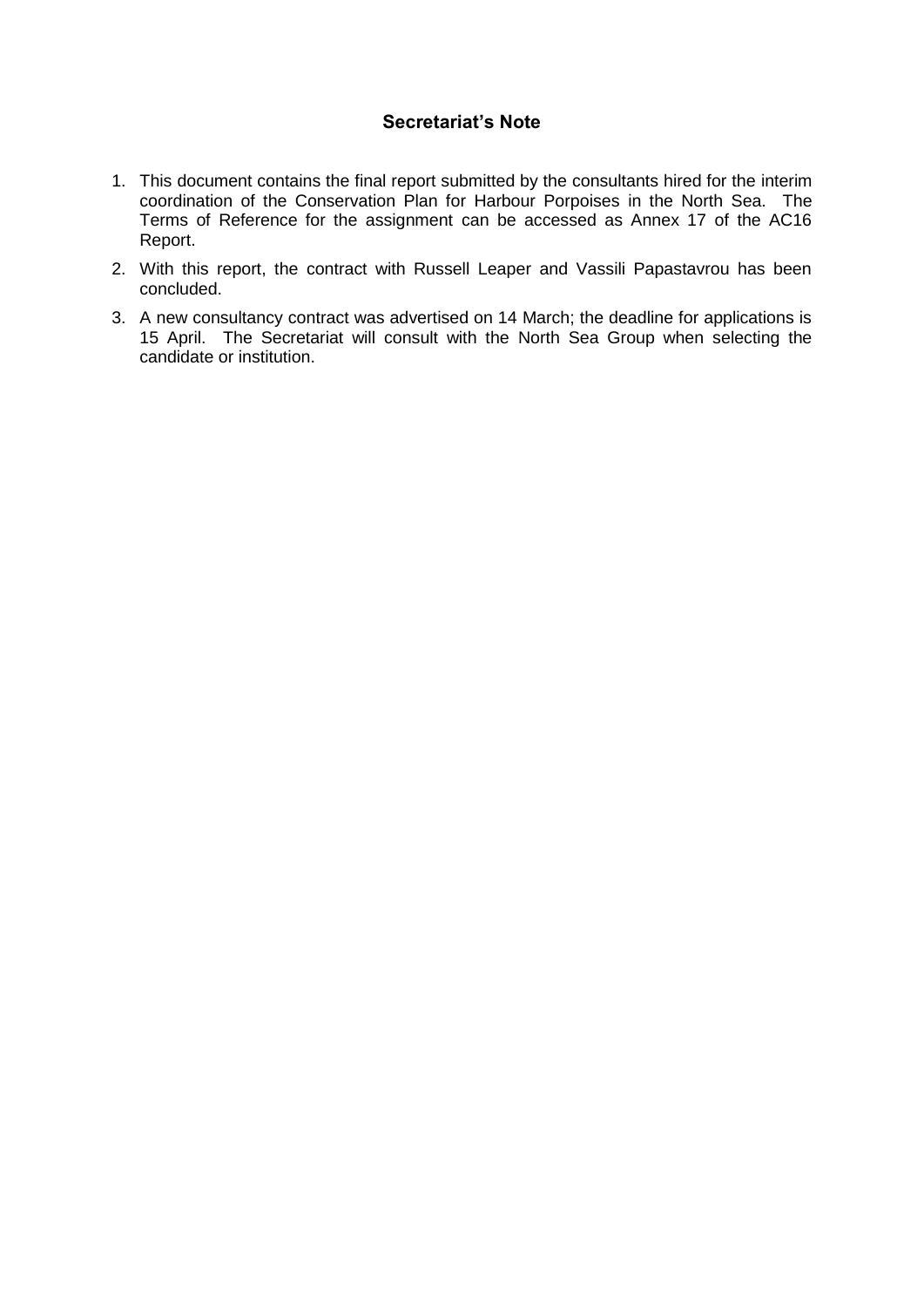# **FINAL REPORT ON PROGRESS TO DEVELOP FURTHER THE ASCOBANS CONSERVATION PLAN FOR HARBOUR PORPOISE IN THE NORTH SEA**

Russell Leaper and Vassili Papastavrou

## Updated report 04/04/2011

### Contact emails [r.c.leaper@abdn.ac.uk;](mailto:r.c.leaper@abdn.ac.uk) [v.papastavrou@bristol.ac.uk](mailto:v.papastavrou@bristol.ac.uk)

#### **INTRODUCTION**

This report is the final report on progress on the Conservation Plan for the Harbour Porpoise in the North Sea under a short term contract issued in 2009. The intention of the work conducted so far was to prepare for the longer term implementation of the Plan by the funded co-ordinator position. Our initial work concentrated entirely on issues related to bycatch, but at AC17 it was also noted that underwater noise is also a substantial threat to porpoises in the North Sea.

We produced an interim report in March 2010 for the cancelled AC17 meeting, updated in September 2010 for AC17 in Bonn (AC17\_4-05). The report to AC17 covered issues related to an agreed work plan; (1) Document relevant regulations and guidelines and review reports on implementation, (2) Promoting and explaining the plan to stakeholders, (3) Practical implementation of the plan (Monitoring and mitigating bycatch from small vessels), and (4) Data collection and fishing effort.

This current report provides an update on new information that we are aware of relevant to the Plan including a meeting of the North Sea Regional Advisory Council. It is intended to supplement the information in AC17\_4-05.

#### **SHIFTS IN PORPOISE DISTRIBUTION PATTERNS**

The need for flexibility in monitoring and mitigation measures has been highlighted by well documented shifts in porpoise distribution within the North Sea. While no new major surveys have been conducted, further analyses support a long-term southward shift in distribution (Darke and Bradbury, 2011; Haelters *et al*., 2010).

In addition to nationally co-ordinated efforts, a number of surveys for porpoises using visual and acoustic methods are being undertaken within the North Sea particularly in areas assigned for the potential development of off-shore wind farms. These will be of most value in a wider context if the survey methods used and data collected are compatible. Other planned surveys include a passive acoustic survey of the Channel by International Fund for Animal Welfare from May 2011.

The Joint Cetacean Protocol (JCP) being developed by JNCC in the UK aims to create a standard structure for sharing cetacean sightings data [\(http://jncc.defra.gov.uk/page-5657\)](http://jncc.defra.gov.uk/page-5657). Cetacean data from the ACSOBANS area are actively being sought from governmental organisations, nongovernmental organisations and industry for phase 3 of the project which aims to identify spatial and temporal trends in density.

## **CURRENT INFORMATION ON PORPOISE BYCATCH**

The southward shift in porpoise distribution has increased the need for better information on bycatch and effort in static net fisheries in the southern North Sea (ICES subdivision IVc), especially for vessels less than 12m in length and semi-professional or recreational fisheries. ICES (2010) notes that the assessment of total porpoise bycatch in this area is very uncertain, with the upper end of the estimates exceeding 1.7% of the current best estimate of the harbour porpoise population, while other estimates are below 1.7%. ICES further advises that if sufficient information is not forthcoming to conduct an assessment in three years time, then mitigation measures should be applied to all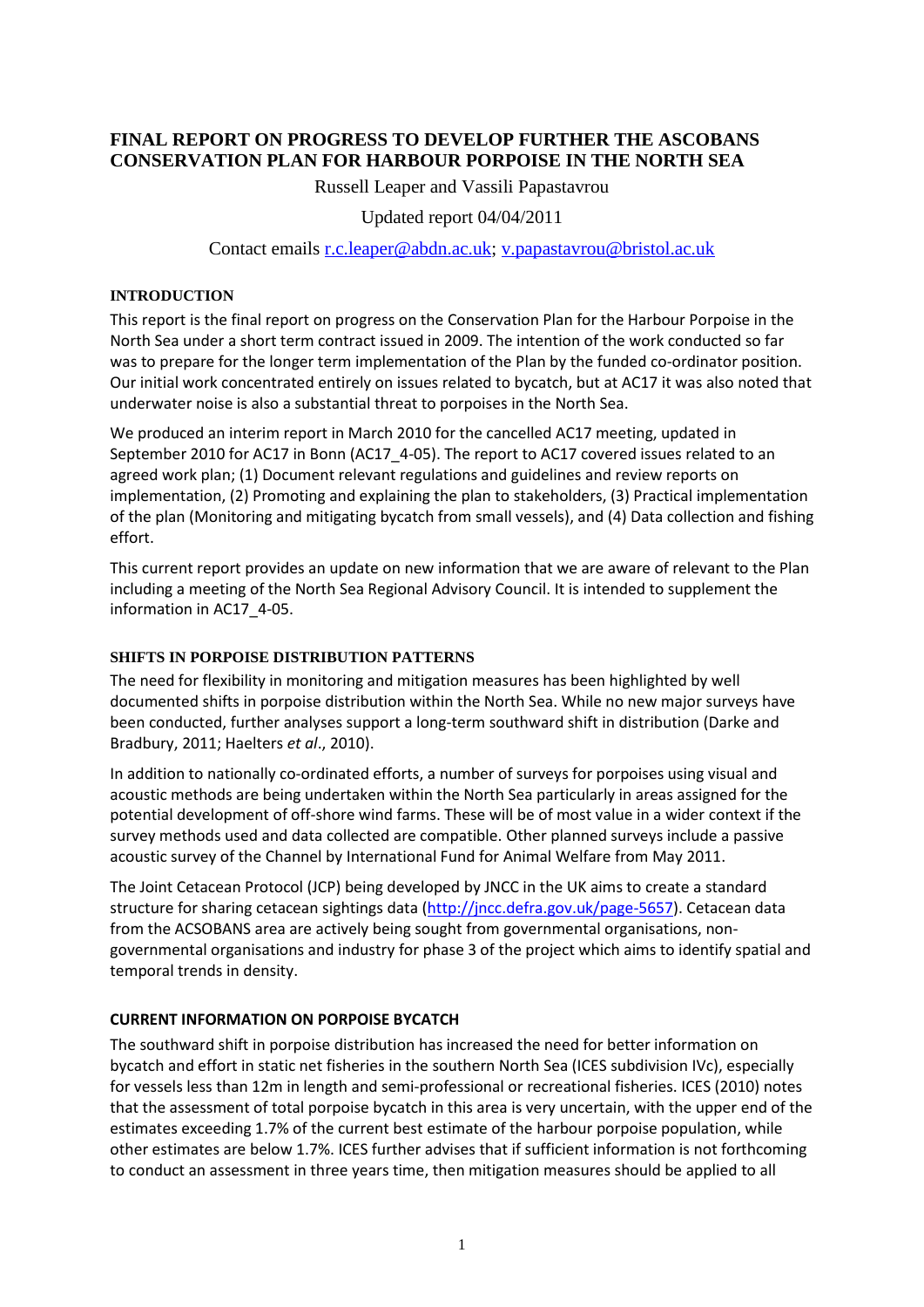static net fisheries, including those undertaken by small vessels and for recreational purposes in subdivision IVc.



Figure 1. ICES Subdivisions in the North Sea.

## **DEVELOPMENTS IN BYCATCH MITIGATION MEASURES**

The most effective mitigation measure remains to cease fishing using static gear that poses a risk to harbour porpoise (ICES, 2010). Where the social or economic cost means reducing the use of high risk gear is not possible, acoustic deterrents on static gears are effective in reducing harbour porpoise bycatch. Alternative measures that attempt to make nets stiffer or easier for porpoises to detect acoustically have not shown a consistent reduction in bycatch (ICES, 2010).

Regulation 812/2004 does not cover use of acoustic deterrents from vessels less than 12m in length. A study was conducted in Cornwall, UK to investigate the effectiveness and practicalities of using pingers on inshore vessels operating in subdivision VIIe (Hardy and Tregenza, 2010). The vessels were using tangle nets usually consisting of monofilament netting of 27cm mesh. These nets target benthic species such as monk fish and are designed to lie flat on the sea bed. Results using C-PODs showed substantial reduction in porpoise vocal activity around the nets when the pingers were active. The conclusion was that pingers would reduce porpoise bycatch in this type of fishery. Use of pingers was generally considered acceptable by the skippers involved with the main problems being limited battery life and the lack of an indication whether the pinger was "live or dead".

In the Cornish study, pingers were attached to the weighted footrope of the net. The suggested advantages of this approach are that the weight of the pinger does not pull down the headrope, and there may be less risk of button-holing (when the pinger falls through the mesh of the net causing a tangle) during deployment. It was also noted that the smaller flaking machines on these vessels did not appear to cause safety issues that had been reported on larger vessels with pingers being spat out at crew members (Caslake and Lart, 2006).

A new design of pinger, Fishtek Banana Pinger BP15 [\(http://fishtekmarine.com/pdf/BP%20154.pdf\)](http://fishtekmarine.com/pdf/BP%20154.pdf) aims to be tough and low cost, with replaceable batteries and an indicator of performance status. The manufacturer suggests the banana shape allows for easy handling and the light weight (20g) for less risk to crew.

## **COLLABORATION BETWEEN ASCOBANS AND NORTH SEA REGIONAL ADVISORY COUNCIL**

RL attended the Executive Committee meeting of the North Sea Regional Advisory Council (NSRAC) in Aberdeen, Scotland on 22 October 2010 as an ASCOBANS observer. The NSRAC was established in 2004 as part of an effort to provide greater stakeholder involvement in fisheries management at a regional level. Its main objective is to 'prepare and provide advice on the management of the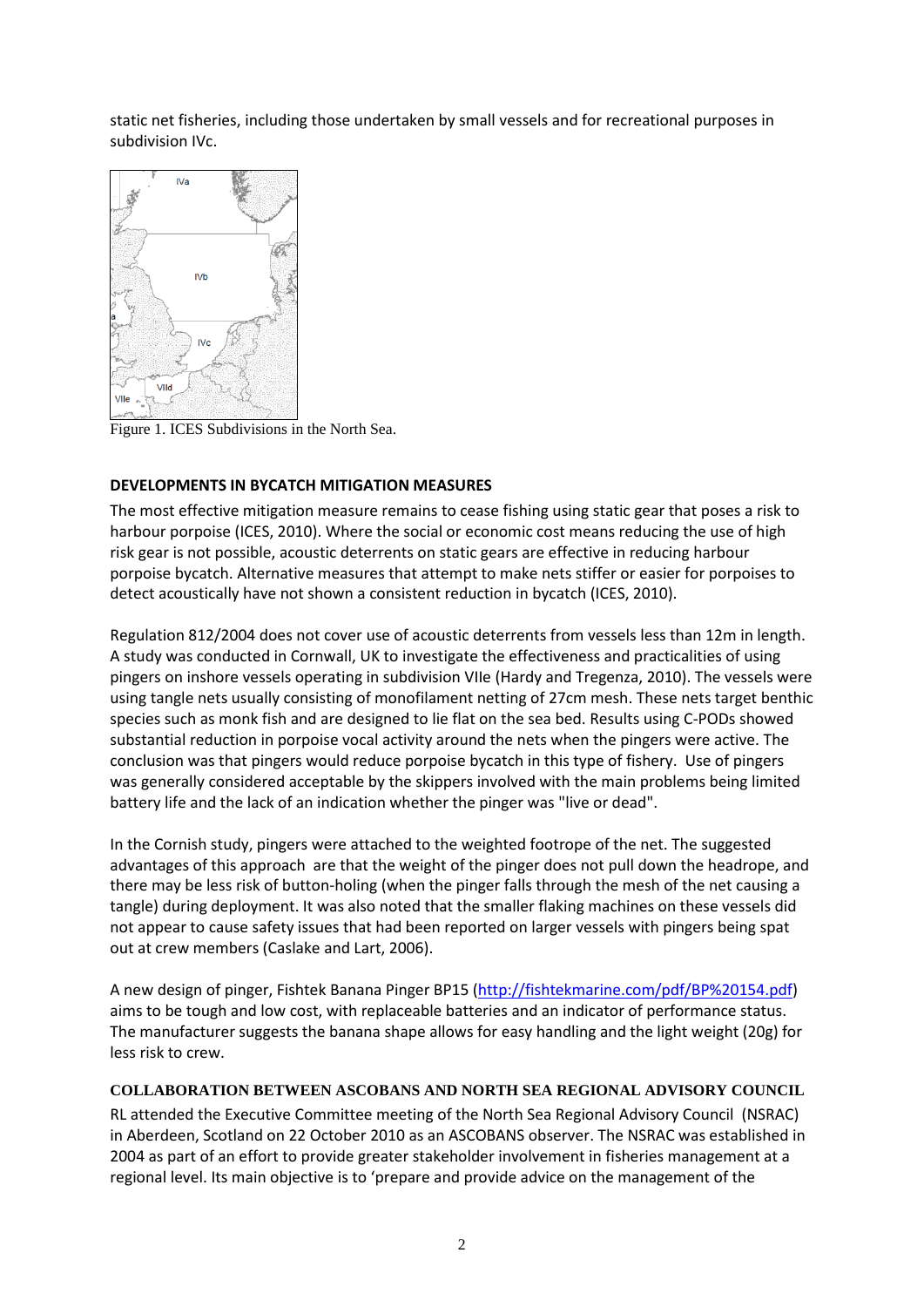fisheries of the North Sea on behalf of stakeholders in order to promote the objectives of the Common Fisheries Policy'. To achieve this, the NSRAC has a two level structure with a larger General Assembly and a smaller Executive Committee. About two thirds of the members of NSRAC are from the fishing sector with the remainder being from other interest groups including conservation NGOs. The General Assembly and Executive Committee meet annually but the NSRAC also has a number of working groups which address issues in greater detail. The current working groups are; Spatial Planning (including Marine Protected Areas), Socio-economic, Nephrops, Kattegat and Skaggerak, Flatfish and Demersal.

There was some discussion of the proposed Dogger Bank SAC. The NSRAC has commented on the UK consultation<sup>1</sup>. The NSRAC noted 'concern that the approach adopted by the UK to boundary setting and features of interest for the Dogger Bank pSAC is inconsistent with that that taken by the German and the Dutch Governments to their components of the Dogger Bank.' For example, the UK does not include harbour porpoise as a feature of interest for the pSAC. Wildlife Link (a coalition of conservation groups in the UK) expressed the view that harbour porpoise should be reinstated as a qualifying feature for the designation of the site by the UK<sup>2</sup>.

The next meeting of the General Assembly/Executive Committee will be from 10-11 October 2011 in Boulougne-Sur-Mer. Informal discussions suggested that it might be possible for someone from ASCOBANS to give a presentation at this meeting (for example on the Conservation Plan for harbour porpoise). Such a presentation would need to be arranged with the chair (Niels Wichmann, Chief Executive of the Danish Fishermen's Federation) well in advance and would be most effective if there were simple clear requests relevant to the fisheries interest groups.

#### *NSRAC comments seabird bycatch action plan*

 $\overline{a}$ 

The NSRAC has responded to the consultation on the EU Action Plan for Reducing Incidental Catches of Seabirds in Fishing Gears which is due to be finalised in 2011<sup>3</sup>. Several of the issues raised by the NSRAC with respect to seabird bycatch are also relevant to porpoises. These comments provide an indication of the general feeling within NSRAC towards bycatch and bycatch mitigation that should be taken into account in any approaches to the NSRAC by ASCOBANS.

In particular, the NSRAC noted that 'Fishers do not want to catch seabirds, not just because of this environmental impact but also because bycatch of seabirds and other non-target species can be disruptive to fishing operations and can therefore have an adverse effect on productivity'. It is likely that the NSRAC would make similar points with respect to porpoise bycatch to the comments it made on the seabird plan of action. In particular it was noted that 'there is little gill-netting beyond 12nm in the North Sea, rather gill-nets are used mainly by inshore fishers. Such fishers are less well catered for in the current stakeholder composition of the NSRAC and the issue therefore needs to be addressed by the relevant Member States as well as by the NSRAC'. As is also the case with porpoises, seabird bycatch occurs in recreational and semi-professional fisheries. The NSRAC notes that these are 'unregulated (and often not best-practice)' and need to be integrated into the wider control regime.

The NSRAC also notes the need to seek gear modifications that reduce bycatch of both seabirds and small cetaceans as far as is technically practicable. In terms of implementation the NSRAC comments that 'Whereas 'bottom up' collaboration with fishers should be the top priority approach, requiring mitigation measures to evolve and be subject to ground testing, we do not discount the possibility that for certain situations, where best practice has been accepted and proven, legally binding technical conservation measures may be required for consistency and control'.

<sup>&</sup>lt;sup>1</sup> [\(http://www.nsrac.org/wp-content/uploads/2010/11/NSRAC-DoggerBankConsultation\\_Response\\_FINAL-](http://www.nsrac.org/wp-content/uploads/2010/11/NSRAC-DoggerBankConsultation_Response_FINAL-RSPB-Euan-Dunn1.pdf)[RSPB-Euan-Dunn1.pdf\)](http://www.nsrac.org/wp-content/uploads/2010/11/NSRAC-DoggerBankConsultation_Response_FINAL-RSPB-Euan-Dunn1.pdf).

<sup>2</sup> [http://www.wcl.org.uk/docs/2010/Link\\_response\\_Dogger\\_Bank\\_consultation\\_12Nov10.pdf](http://www.wcl.org.uk/docs/2010/Link_response_Dogger_Bank_consultation_12Nov10.pdf)

<sup>3</sup> <http://www.nsrac.org/wp-content/uploads/2010/08/NSRAC-resp-to-draft-PoA-Seabirds-160810.pdf>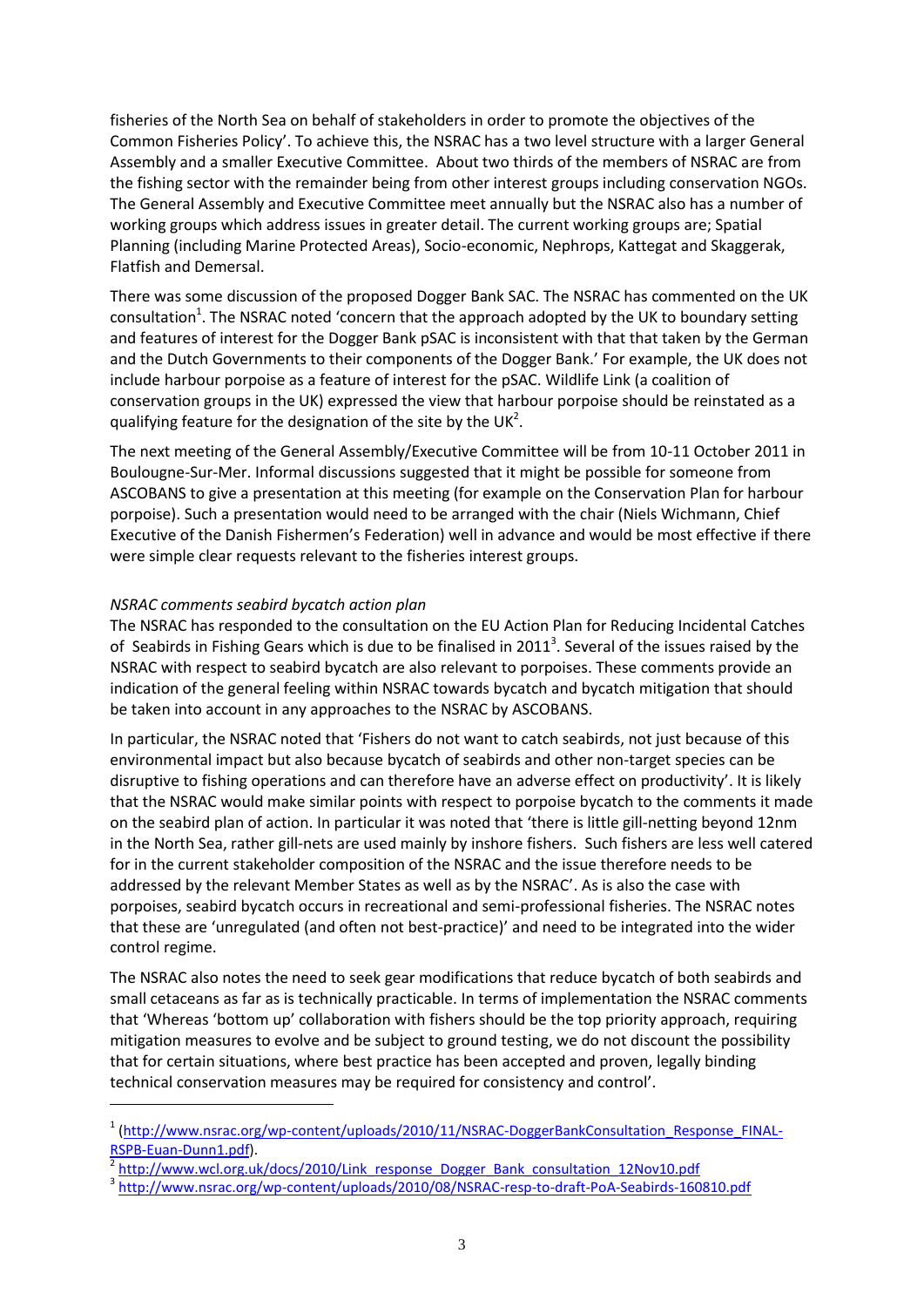#### **SUGGESTED NEXT STEPS FOR CO-ORDINATION BETWEEN ASCOBANS AND NSRAC**

The NSRAC is well aware of the issue of porpoise bycatch. With the general reduction in fishing effort in the North Sea using static gear there is a general feeling within the NSRAC that the problem is not as serious as it was. As representatives of the full-time professional fishing industry many members of the NSRAC would like to see greater emphasis on regulating inshore, recreational and semiprofessional fisheries. Nevertheless, the comments from the NSRAC on seabird bycatch do indicate a willingness to help address the problem even if it includes enforced technical conservation measures. The impression we have is that the NSRAC would be most likely to respond favourably to a presentation with a single clear message that the representatives can then relay to the fishers involved. The NSRAC might be a good forum in which to start initial discussions of new or experimental technical measures for larger vessels where these have been identified. However, ICES (2010) advises that insufficient evidence exists to recommend further mitigation measures for any fishery in the North Sea and Skagerrak.

The need to address smaller vessels (<12m) has also been emphasised, but the NSRAC may not be the best forum for this. For most member states, vessels less than 12m in length make up around 75% of the fleet (ICES, 2010), but are not covered by Regulation 812/2004. Many of the fishers using such vessels are not represented at the NSRAC.

#### **COMMUNICATING WITH OPERATORS OF SMALLER VESSELS**

In the UK, recent legislation has established groups to provide more local input into the management of inshore fisheries. Inshore Fisheries Groups in Scotland are associations of stakeholders with an interest in fishing within the coastal to 12nm zone. The South East Scotland IFG which is the only IFG in the North Sea has been meeting regularly since 2009. The workings of IFGs in Scotland were reviewed in 2010 including comparisons with other similar models elsewhere in Europe<sup>4</sup>. In England the equivalent bodies are the Inshore Fisheries and Conservation Authorities (IFCAs) which will operate from April 2011. These groups and their equivalents in other North Sea countries may be a useful point of contact for starting discussions of the need for bycatch monitoring and mitigation for smaller vessels. For example, in a study of the use of pingers in an inshore fishery, Hardy and Tregenza (2010) note that assistance from the Cornwall Sea Fisheries Committee (CSFC), including identifying and recruiting the fishermen willing to be involved in the project, was of paramount importance.

## **EU LEGISLATION WITH REGARD TO ANIMAL WELFARE AND FISHERIES**

The Treaty of Lisbon, which entered into force on the 1st of December 2009 amends the current founding treaties for the EU including the Treaty Establishing the European Community which will be renamed as the Treaty on the Functioning of the European Union (TFEU). Title II of TFEU lists some key principles the Union should respect. Additions have been introduced with the Lisbon Treaty into the TFEU which includes fisheries amongst policies which need to take animal welfare into account. Article 13 states that 'In formulating and implementing the Union's agriculture, fisheries, transport, internal market, research and technological development and space policies, the Union and the Member States shall, since animals are sentient beings, pay full regard to the welfare requirements of animals, while respecting the legislative or administrative provisions and customs of the Member States relating in particular to religious rites, cultural traditions and regional heritage.' These changes may have implications for the consideration of porpoise bycatch as an animal welfare problem in addition to conservation issues.

 $\overline{\phantom{a}}$ 

<sup>4</sup> <http://www.scotland.gov.uk/Topics/marine/Sea-Fisheries/InshoreFisheries/IFGsMap/policyappraisal>